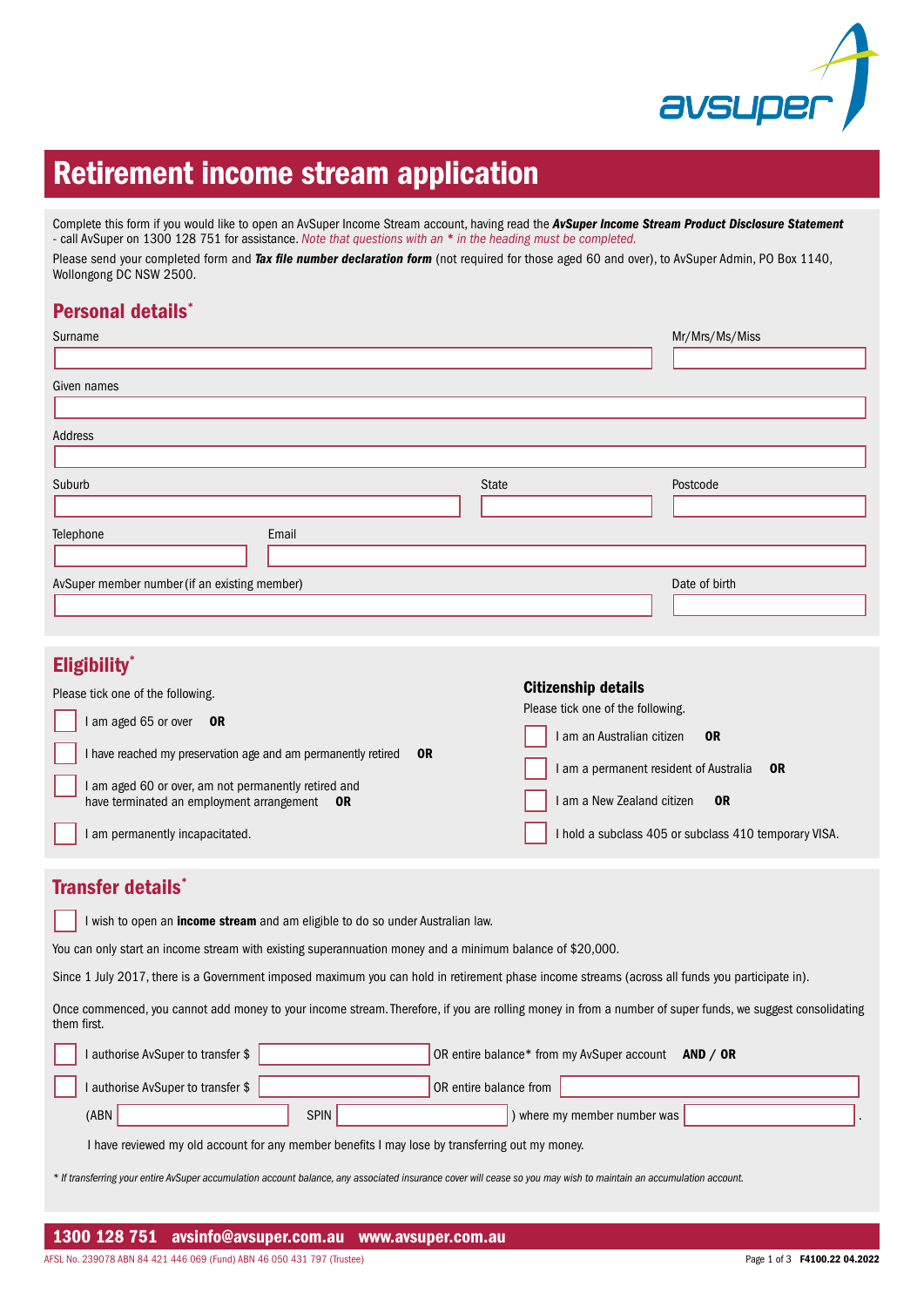| <b>Investment choice</b>                                                                                                                  |                             |     |      |
|-------------------------------------------------------------------------------------------------------------------------------------------|-----------------------------|-----|------|
| You can choose from nine professionally managed investment options                                                                        | Cash                        |     | $\%$ |
| (as described in the <b>AvSuper Investment Guide</b> ) for your retirement<br>savings. Your draw downs will also be drawndown in the same | <b>Conservative growth</b>  |     | %    |
| proportions unless you specify otherwise (see next page).<br>If you do not make a choice your money will be invested in the               | Stable growth               |     | $\%$ |
| Balanced Growth (77%) and Cash (23%) options and drawndown<br>from the Cash option by default. Please complete the following table        | <b>Balanced growth</b>      |     | %    |
| to make a choice:                                                                                                                         | Growth                      |     | $\%$ |
|                                                                                                                                           | <b>Diversified index</b>    |     | %    |
|                                                                                                                                           | High growth                 |     | %    |
|                                                                                                                                           | <b>Australian shares</b>    |     | %    |
|                                                                                                                                           | <b>International shares</b> |     | $\%$ |
|                                                                                                                                           | <b>TOTAL</b>                | 100 | %    |
|                                                                                                                                           |                             |     |      |

You can change your choice later via AOL or by sending us a completed *Nominate or switch income stream investment options* form.

## Tax file number (TFN)

Under the *Superannuation Industry (Supervision) Act 1993*, AvSuper is authorised to collect, use and disclose your TFN. We may disclose your TFN to another super provider, when your benefits are being transferred, unless you request, in writing, that your TFN not be disclosed to any other super provider. It is not an offence not to quote your TFN. However, if you don't provide your TFN:

- · super you withdraw may be subject to the highest marginal tax rate plus the Medicare levy (immediately or as part of your tax return), and
- it may be difficult to find and consolidate other super accounts you may have.

| I consent to my TFN being used to search the ATO database for other super accounts I may have. The Yes |  |  |
|--------------------------------------------------------------------------------------------------------|--|--|

## Income details\*

| At least one annual payment must be made. Your income                                                     | I want my income stream paid from the                                    |
|-----------------------------------------------------------------------------------------------------------|--------------------------------------------------------------------------|
| payments can be reviewed up to four times each financial year.<br>Select your preferred payment details:  | Cash option (the default without an investment choice)<br><b>OR</b>      |
| Minimum (as defined under super law - refer to PDS                                                        | same proportions as my investment choice for my income stream account OR |
| for details)                                                                                              | following proportions (as %) or priorities:                              |
| 50% of minimum (COVID-19 relief for 2021-22                                                               | Cash                                                                     |
| - was extended for 2022-23. See the AvSuper Income<br>Stream Product Disclosure Statement and our website | <b>Conservative growth</b>                                               |
| for more information)                                                                                     | Stable growth                                                            |
| Other - must be above the minimum.                                                                        | <b>Balanced growth</b>                                                   |
| Please specify dollar amount \$<br>per payment (gross).                                                   | Growth                                                                   |
|                                                                                                           | <b>Diversified index</b>                                                 |
| I wish to be paid:                                                                                        | <b>High growth</b>                                                       |
| fortnightly<br>monthly<br>annually.                                                                       | <b>Australian shares</b>                                                 |
|                                                                                                           | <b>International shares</b>                                              |
|                                                                                                           | <b>TOTAL</b> (proportion only)<br>100<br>%                               |
|                                                                                                           |                                                                          |

#### Payment details<sup>\*</sup>

Please provide a copy of a bank statement clearly showing the BSB, account number and account name for this account. Name of Australian bank/building society/credit union

| Account name (It must be in your name solely or jointly) | <b>BSB</b> number | Account number |  |
|----------------------------------------------------------|-------------------|----------------|--|
|                                                          |                   |                |  |